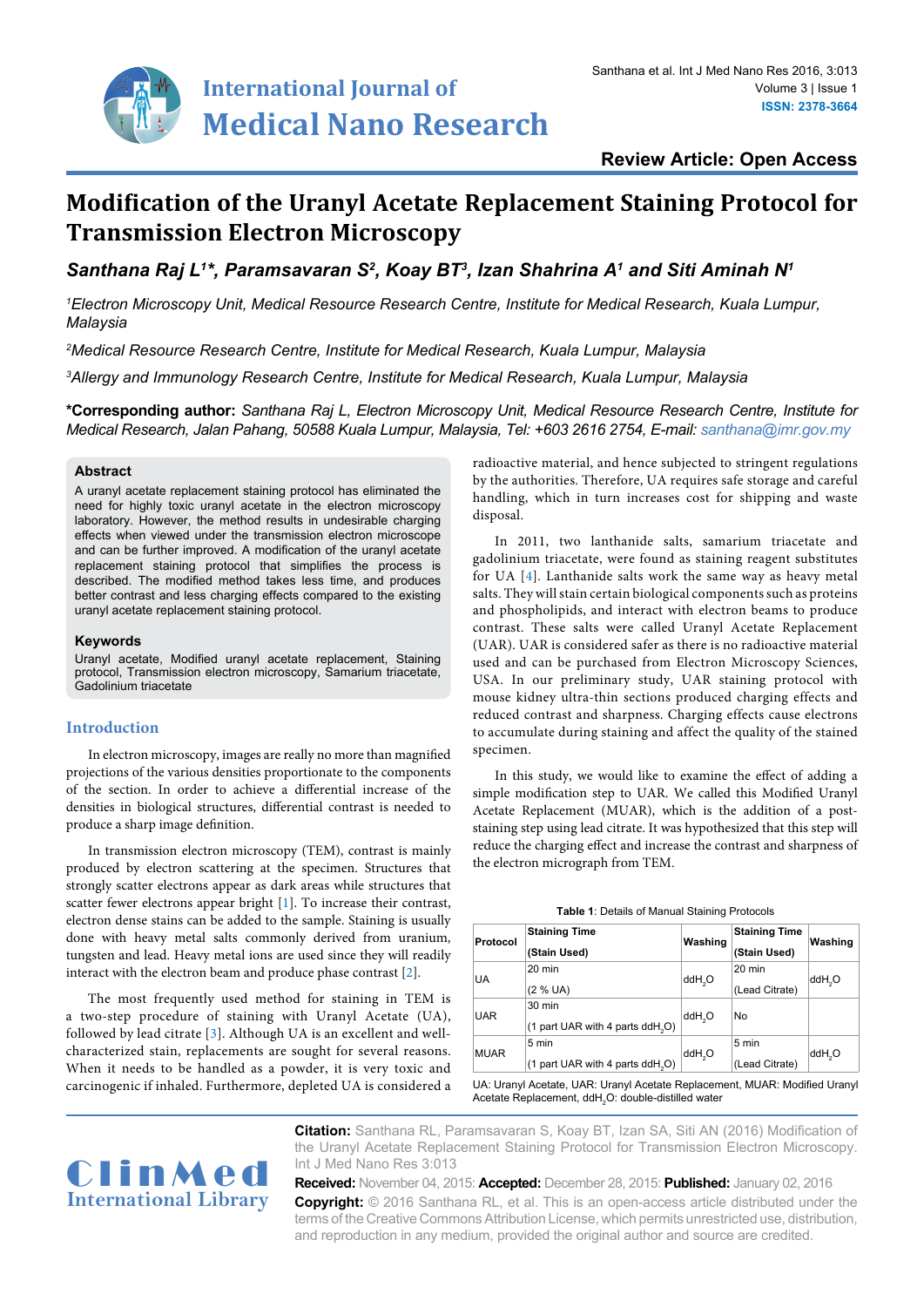# **Methodology**

We manually stained mice kidney tissue samples using the staining protocols of UA, UAR and MUAR.

## **Preparation of mice kidney sample**

The mice were sourced from Laboratory Animal Resource Unit, Institute for Medical Research. Freshly dissected mouse kidney tissues were fixed in 2.5% phosphate buffered glutaraldehyde and post-fixed with 2% osmium tetroxide. Mice kidney tissues were dehydrated with 50%, 70%, 90% and 100% (3X) acetone and embedded in Agar 100 epoxy resin and sectioned to a 90 nm thickness. A sample grid is floated, sectioned side down on the stains following the protocols of UA, UAR and MUAR ([Table 1\)](#page-0-0). After blotting off the stains, the grid was rinsed thoroughly with double-distilled water to remove any residual unbound stain. The protocols of UA and MUAR required second staining using lead citrate and washed as before. The stained ultra-thin sections of mouse kidney were viewed under TEM (FEI Tecnai G2) at 100 kW.

## **Preparation of lead citrate stain**

A mixture of 1.33 g lead nitrate and 1.76 g sodium citrate were shaken vigorously in 30 mL distilled water. The dissolved solution appeared milky white in colour. One millilitre of 1 N sodium hydroxide was added and mixed well until the solution turned clear. Finally, the solution was topped up to 50 mL using distilled water and the pH adjusted to 12.

#### **Preparation of UA stain**

One gram of Uranyl Acetate was dissolved in 50 mL distilled water.

#### **Preparation of UAR and MUAR stains**

Uranyl Acetate Replacement was purchased from Electron Microscopy Sciences, USA. The preparations of the UAR and MUAR stains are as shown in [Table 1](#page-0-0).

#### **Results**

[Figure 1](#page-1-0) shows the TEM images obtained using the different staining protocols as described in T[able 1](#page-0-0). The three images show variation in the degree of sharpness, contrast and brightness in the stained kidney sections. The MUAR protocol produced more detailed lines of structures that can be clearly seen compared to other protocols. Differential contrasts between the different biological structures were well defined in MUAR protocol than in other protocols. There were significantly more charging effects on the kidney sections in UAR compared to other protocols. Sharpness, contrast and brightness between the MUAR and UA protocol were of high quality in MUAR compared to UA.

## **Discussion**

The staining protocol in MUAR is superior compared with UAR and UA. MUAR produces quality kidney images and provides defined ultra structures of the kidney's organelles. Moreover, MUAR needs shorter time to complete compared to other staining protocols [\(Table](#page-0-0)  [1\)](#page-0-0). The total protocol time for staining kidney sections is less than 15 minutes including the washing steps. MUAR staining protocol provides an alternative staining to the UA staining (which is the gold standard in staining electron microscopy ultra-thin sections) and it is safer to use as did not contain any radioactive substances. The MUAR protocol has been used in our laboratory for about a year. Apart from kidney, other cell cultures and organ tissues such as heart, muscle, and liver have been examined successfully using MUAR staining protocol in our laboratory.

Besides lanthanide salts, other staining reagents have been developed for TEM. One of them is oolong tea extract (OTE). The polyphenolic components in OTE are thought to react with peptide bonds. The contrast produced by reaction with OTE can be further enhanced with lead citrate stain [\[5\]](#page-2-4). Another alternative stain to UA

<span id="page-1-0"></span>

Figure 1(A): Mice kidney section stained using MUAR protocol. Sharpness, contrast and brightness were well defined using MUAR compared to UAR and UA. Magnification at 4500X and scale bar is 10,000 nm.



**Figure 1(B)**: Mice kidney section stained using UA protocol. Sharpness, contrast and brightness using UA protocol were less defined than MUAR but better than UAR. Magnification at 4500X and scale bar is 10,000 nm.



**Figure 1(C)**: Mice kidney section stained using UAR protocol. Charging effect were very obvious compared to MUAR and UA. Magnification at 4500X and scale bar is 10,000 nm.

is a compound called Platinum Blue (Pt Blue), which is a product of the reaction of cis-dichloro-diamine-platinum (II) with thymidine